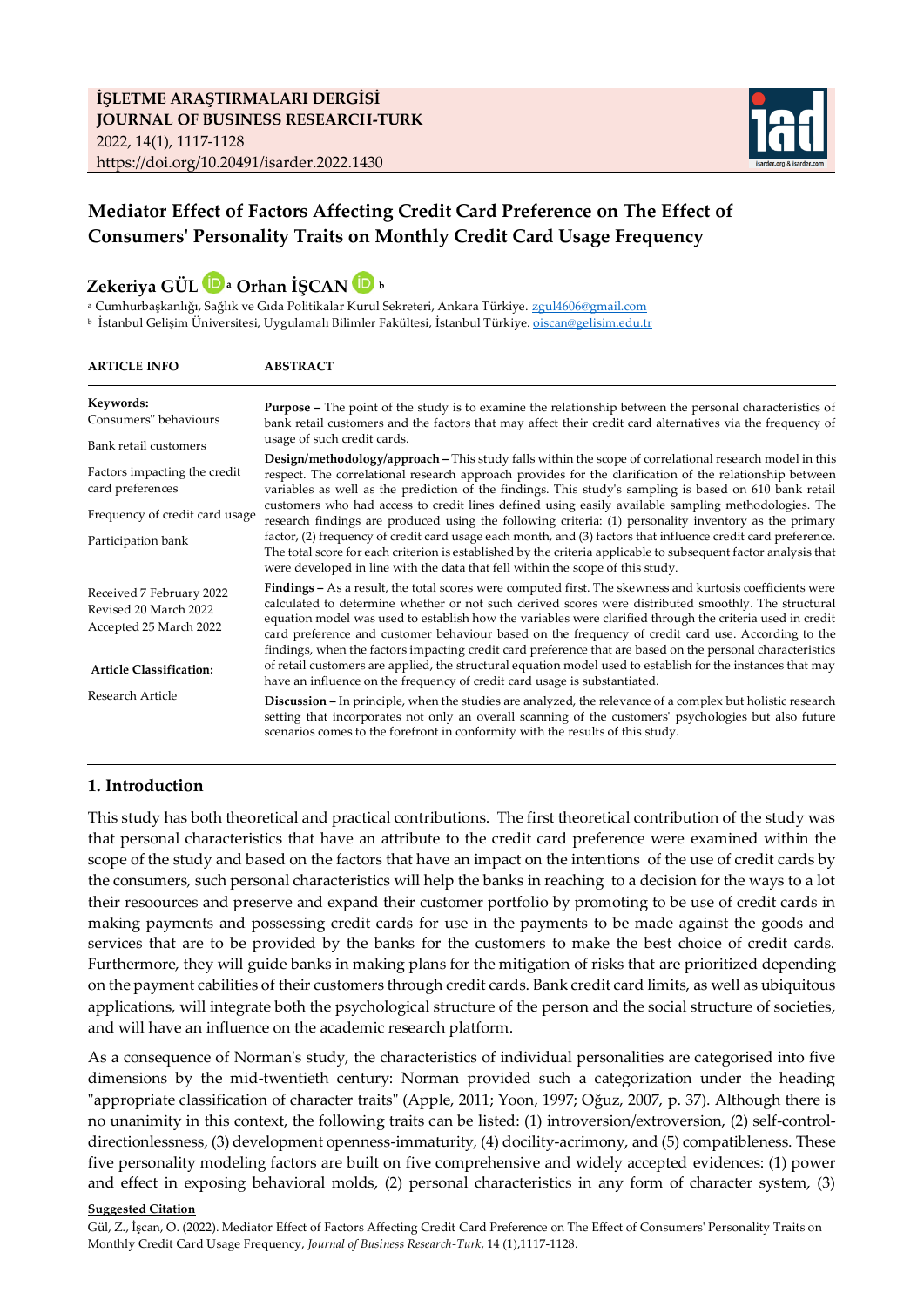demographical attributes such as age, gender, ethnicity, and language, and (4) biological characteristics of the five factors (Costa and McCrae, 1980). Such evidences are as follows:

Almost all banking and financial systems employ a dynamic framework. As a result, it is critical to make assessments in light of the historical process. The "Bozetto," which was formed in Sumerian Civilization about 3500 B.C., was thought to be the first financial model. The reputable Hammurabi Rules of Babylonia allude to the lending, debt collecting, and liquidation procedures carried out by temple administrators. Another significant milestone in the history of banking is the funding of wars. The Bank of England, which was founded in London in 1694, conducted activities despite the fact that neither of the two parties involved had an account (Aykent, 1970, p. 18; Ferguson, 2008; Öçal and Çolak, 1988). Since history, the negotiations initiated by the European Union and Turkey on December 17, 2004 have accelerated the inflow of foreign funds, and favourable trends in financial markets have been observed (Apak, 2006, p. 28). The measures taken by the Turkish banking sector ahead to the impending crises have provided protection from the negative impacts (Afşar, 2011, p. 155-164).

Credit cards are the instruments of choice for many clients in numerous transactions. These replaced checks, which were formerly used as a form of payment. The credit card was introduced in the United States and quickly spread to other countries (Baydemir, 2004, p. 87; Yılmaz, 2000). The simplest and most important aspect of credit cards is that they provide credit for the purchase of goods and services (Michael, 1994; Torlak, 2002). The credit card system is trilateral, with the bank or financial institution, the credit card holder, and the card acceptor all involved (Çırpan, 2000, p. 56; Kızılot, Kılıç and Tokatlıoğlu, 2014). There are no credit cards produced in Turkey that are used in other countries. The system issues credit cards, the licensed rights to which are held by institutions in countries other than our own, but which are all accepted worldwide (Çoroğlu, 2015). Only the Dinners Club, issued by Servis Turistik A.Ş., a Koç Group subsidiary, was the very first credit card issued in our country. Diners Club credit card was introduced to the market in 1968. (Interbank Card Centre, 1997).

The card holders who wish to withdraw cash may conclude such transactions at any ATM abroad through any bank with which an agreement was reached against any commission and charge (Teoman, 1996; Yılmaz, 2006). The statement of account, which is issued on a predefined time basis and received by cardholders, allows monthly instalment of expenditures provided that the minimum amount of payment is made (Çırpan, 2000; Kaya, 2009; Sümer and Onan, 2016).

Customers' intentions to use credit cards were analysed, and it was reported that they were affected by the perceived risks (psychological, financial, performance, privacy, time, social, and security risks), it encourages people to use credit cards. (Nam Trinh, Ha Tran, Vuong 2020).

### **2. Requirements for a study and objectives**

Due to the increasingly growing risk of pandemic, most people have started using credit cards to avoid infections through cash in circulation. Customers' perceptions regarding credit cards develop to be positive for this reason, as well as other similar ones, and such favourable perceptions allow financial institutions to convert the crisis into an opportunity (Afşar, 2011; Apple, 2011; Bellamy, 1888; Öçal and Çolak, 1988; Yazgan İnanç and Yerlikaya, 2010). The increased use of credit cards observed in comparison to the past (Interbank Card Centre) necessitated the execution of a study to ascertain the situation. Likewise, the character traits that have an impact on the use of credit cards by customers (Çırpan, 2000; Sümer and Onan, 2016; Yoon, 1997) in the new era, attitudes against such payment methods, and the availability of information concerning the impacting factors and frequency of use (Eren, 2004; Kızılot, Kılıç and Tokatlolu, 2014; Oğuz, 2007, Ylmaz, 2006) should be accessed by the departments of retail products of banks. In this context, the relationship between retail bank customers' personal characteristics and the factors that impact credit card options is developed in order to seek empirical answers to the following questions for determining the frequency of credit card use:

**1.** When the personal characteristics of bank retail customers are listed among the factors which influence credit card choice, what effect does it have on the frequency of credit card use on a monthly basis?

**2.** When the personal characteristics of bank retail customers are listed among the factors which influence credit card choice, what direct and indirect effects does it have on the frequency of credit card use on a monthly basis ?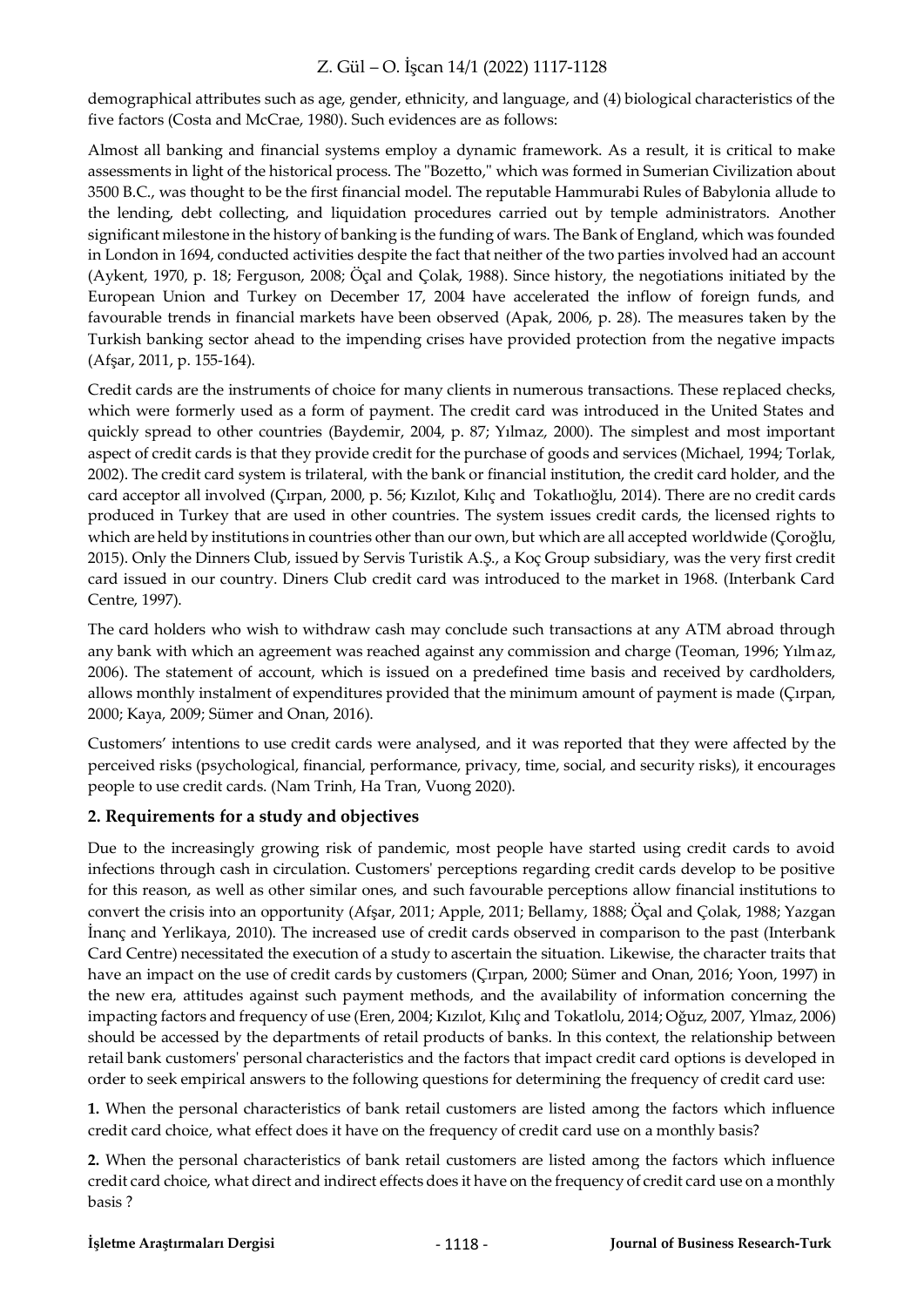**3.** What are the direct consequences of customers' personal characteristics on the factors that impact their choice for credit card use?

### **3. Method**

### *3.1. Research Model*

The objective of the research is to establish a relationship between the factors that may have an impact on bank retail customers' credit card preferences and the frequency with which they use credit cards on a monthly basis. The study is in the form of correlational research in the perspective of this objective. The correlational research method allows for the identification of relationships between variables and the prediction of outcomes (Fraenkel, Wallen and Hyun, 2012). It is intended to construct structural equation modelling in order to analyse the predictor relationship within the framework of the correlational research approach. Thus, structural equation modelling is developed and tested for the relationship amongst variables in order to determine such a relationship and its level of impaction.



**Figure 1.** Figure showing the objective context of the study

### *3.2. Population and Sampling*

Credit card users from participation bank branches in the province of Ankara in the first and second quarters of the year 2020 comprise the population that meets the objectives of this study. (the first six-month period). Although there exist no statistical data for the number of individuals involved, the transaction made within the first and second periods of 2020 amounts to TRY 1.988.744.284 according to the statistics announced by BKM [\(https://bkm.com.tr/yerli-kredi-kartlarinin-yurt-ici-kullanimi/\)](https://bkm.com.tr/yerli-kredi-kartlarinin-yurt-ici-kullanimi/). In terms of the population included in the study, the number of samples was designed in such a manner that a confidence interval of 95 percent and an error margin of 0.05 were taken into account. According to the method used to calculate the magnitude of the sample (Büyüköztürk et al., 2018), at least 384 persons will have the ability to represent the population if the population is 100 million people. Within the scope of this study, 610 credit card users were contacted. It has been validated that the number of persons involved represents the population with a 95% accuracy. The study sampled 610 retail bank customers who used credit as a readily accessible sampling method. The easily accessible sample strategy is one that is applied to readily available persons who choose to participate in the study (volunteers) in the vicinity if not within any specific location (Erkuş, 2013, p. 122). The demographic features of the 610 individuals are shown in Table 1.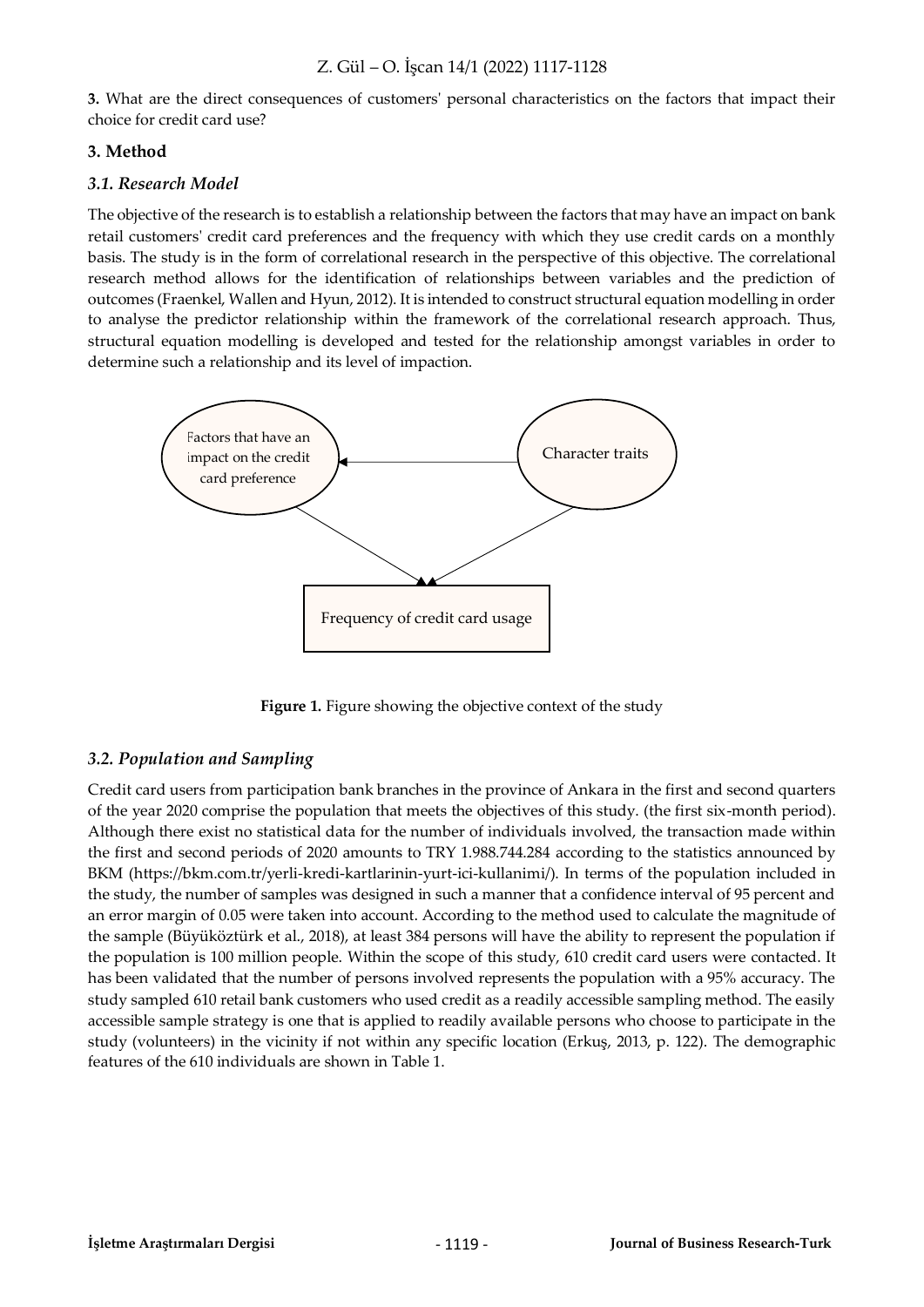|                             | <b>Table 1.</b> Prequency and Ferrentage Distribution of the Ketali Dank Customers for Demographic Features<br>Categories | $\boldsymbol{F}$ | $\%$  |
|-----------------------------|---------------------------------------------------------------------------------------------------------------------------|------------------|-------|
|                             | Male                                                                                                                      | 311              | 51,0  |
| Gender                      | Female                                                                                                                    | 299              | 49,0  |
|                             | Married                                                                                                                   | 389              | 63,8  |
| <b>Marital Status</b>       | Single                                                                                                                    | 221              | 36,2  |
|                             | Aged 8 and younger                                                                                                        | 117              | 19,2  |
|                             | Aged 29 and 32                                                                                                            | 179              | 29,3  |
| Age                         | Aged 33 and 36                                                                                                            | 98               | 16,1  |
|                             | Aged 37and 40                                                                                                             | 91               | 14,9  |
|                             | Aged 41 and older                                                                                                         | 125              | 20,5  |
|                             | Secondary School and less                                                                                                 | 58               | 9,5   |
|                             | High School                                                                                                               | 60               | 9,8   |
| Level of Education          | <b>Associate Degree</b>                                                                                                   | 86               | 14,1  |
|                             | <b>Bachelor of Science Degree</b>                                                                                         | 244              | 40,0  |
|                             | Master of Arts Degree                                                                                                     | 108              | 17,7  |
|                             | Doctorate Degree                                                                                                          | 54               | 8,9   |
|                             | <b>Government Officer</b>                                                                                                 | 259              | 42,5  |
|                             | Worker                                                                                                                    | 82               | 13,4  |
|                             | Self-Employed                                                                                                             | 119              | 19,5  |
| Occupation                  | Retired                                                                                                                   | 54               | 8,9   |
|                             | Student                                                                                                                   | 47               | 7,7   |
|                             | Housewife                                                                                                                 | 49               | 8,0   |
|                             | 2324 ₺ and less                                                                                                           | 96               | 15,7  |
|                             | 2325 ₺ and 4649 ₺                                                                                                         | 222              | 36,4  |
| Individual Income per month | 4650 ₺ and 6974 ₺                                                                                                         | 162              | 26,6  |
|                             | 6975 ₺ and more                                                                                                           | 130              | 21,3  |
|                             | $4500\ \mathrm{t}$ and less                                                                                               | 129              | 21,1  |
| Monthly Household Income    | 4501 ₺ and 6900 ₺                                                                                                         | 137              | 22,5  |
|                             | 6901 ₺ and 9300 ₺                                                                                                         | 161              | 26,4  |
|                             | 9301 ₺ and more                                                                                                           | 183              | 30,0  |
| Total                       |                                                                                                                           | 610              | 100,0 |

#### **Table 1.** Frequency and Percentage Distribution of the Retail Bank Customers for Demographic Features

### *3.3. Data Collection Instruments*

The study's data was collected using the following criteria: (1) personality traits with five variables, (2) frequency of credit card usage, and (3) factors that affect credit card preference. The study's objective was to identify retail consumers' credit card usage behaviours at participation bank branches in Ankara. To ensure validity and reliability, the sample group and scaling factor were established. The following data collection instruments are listed in the order of their psychometric features.

*(1) Character Assessment Using Five Factors* Rammstedt and John's (2007) 10 - item inventory for assessing individual personality characteristics was translated into Turkish by Horzum, Ayas, and Padır (2017). The inventory was translated into Turkish with language availability and the original inventory in English were used on 31 people, while it was observed that 10-item inventory scale varies between 0.71 and 0.91 as a result of inventory congruence in the correlation analysis. As with the original inventory, the variation specified in the inventory with 5 factors and 10 items accounts for 88.4% of the total variance. The fit index values validating factor analysis of the inventory were found to be excellent and within the range of permissible fit index values. The Cronbach Alpha safety coefficient for the inventory's sub-factors was found to be more than 0.70.

*(2) Inventory* **to discover how frequently credit cards are used.** The duration, frequency of usage, sequences, and frequencies of intervals set by the researchers, as well as time intervals mentioned in the literature and studies, are all documented in the research's contents. Furthermore, the frequencies of credit card use have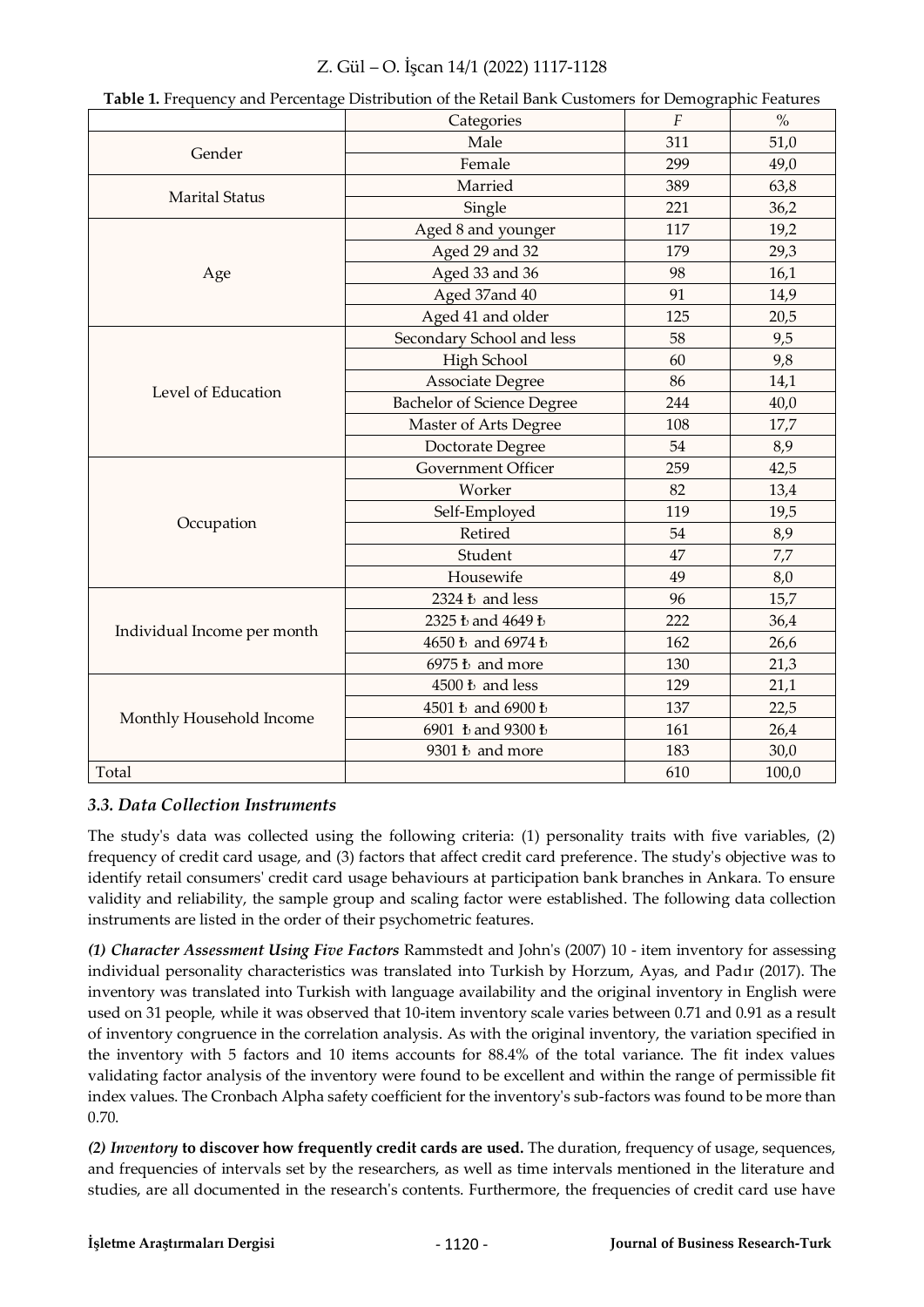been described and developed into a measuring instrument, which may serve as the study's independent variable in light of theoretical understanding about consumer psychology and credit card usage. In line with this, an inventory that includes the monthly frequency of credit card usage, monthly internet shopping through credit card, monthly face-to-face shopping via credit card, and weekly frequency of credit card usage has been developed.

*(3) The Scale Impacting on Credit Card Preference* Kaya (2008) produced a scale that dealt with 35 items and 11 factors by eliminating 7 items from 42 items, revealing 61,96% of the total variance. The remaining items theoretically justify sufficient variations, and the statistical significance of the pyschometric features has been satisfied in a trustworthy and verified way, therefore seven items were left out. In the meanwhile, the overall inventory's Cronbach Alpha safety value is 0.84. The first factor under the heading "The Bank's Qualifications" has a safety coefficient of 0.76 and accounts for 16,49 percent of the total variation. The second factor, "Financial Power and Opportunities," has a safety coefficient of 0.76 and a variance clarification of 7.48. The third factor, titled "Distribution," has a safety coefficient of 0.70 and accounts for 6.80% of the total variation. The fourth factor, "Direct Marketing," has a safety coefficient of 0.71 and accounts for 5,05% of the total variance. The fifth factor, "Customer Relationship Management," has a safety coefficient of 0.63 and describes 4,67% of the overall variation. The sixth factor titled "Price," has a safety coefficient of 0.69 and describes 4,39 percent of the total variance. The seventh factor, titled "Integrated Marketing Communication," has a safety coefficient of 0.54 and accounts for 4,22% of total variance. The eighth factor, "Bank Capital Structure," has a safety coefficient of 0.57 and accounts for 3,68 percent of the total variance. The ninth factor, labeled "Sales Promotions," has a safety coefficient of 0.75 and represents 3,19% of total variance. The tenth factor, "Public Relations," has a safety coefficient of 0.68 and is accountable for 3.1% of the total variance. Since there are two items under the title "Process Management," the load values of the eleventh factor had to be checked, and it was discovered that it explains 2,86 percent of the total variance.

The validation efforts have been exerted using new samples to achieve updated validation and dependable outcomes using the data set, according to the predefined scales (1) big five personality inventory, (2) frequency of credit card usage, and (3) variables that affect credit card preference. When the fit index values for the measurement model produced for the verification of the scales' structure are evaluated, the values corresponding to such scales are 1,09, 4,45, and 4,74 in view of 2/ (df) (Byrne, 2013). When the RMSEA TLI/NNFI, AGFI, GFI, CFI, and NFI values are examined, it is discovered that there is already a perfect match with at least acceptable indices (Schermelleh-Engel, Moosbrugger, and Müller, 2003, p. 2). In general, the model is confirmed when the fit index values of the measurement model for the overall scales are evaluated in accordance with the data acquired from participants.

### *3.4. Data Analysis*

The data gleaned from the customers who took part in the study was first entered into the SPSS 25.0 program. Following the removal of missing data from the data set, the scores obtained by customers from the scales were computed. The total scores for each scale are defined by inventories after factor analysis is performed on the data collected within the scope of the study. As a result, the total scores are computed in the first priority. The skewness and kurtosis coefficients are calculated to assess if such calculated scores have a normal distribution. The computed values fall within the range of  $\pm 2$ . This underlines the fact that the data has a normal distribution. For the purpose of analyzing the outlier, z statistics were used, and it was determined that the z values were in the ± 3 range, with no outlier (Büyüköztürk et al., 2018). The Mahalanabis distance was calculated to examine the multivariable outliers, and the study included 610 pieces of data.

The structural equation model is used to identify the extent to which the factors that impact credit card preference, as well as credit card usage behavior and frequency of use by customers, reflect personality traits. Before establishing the structural equation model, the measuring models were tested for total scores in each scale, and when the fit index values assigned to the measuring models were examined, the model that failed to produce in the context of dimensions was established based on the total scores that were all verified. The AMOS -21 program was used to perform structural equation modeling analysis. The criteria defined by Schermelleh-Engel, Moosbrugger, and Müller'in (2003) and Byrne (2013) were employed to check the fit indices obtained through the structural equation modeling established following the analysis. The Pearson correlation coefficient was calculated to identify the relationships between the personality traits of bank retail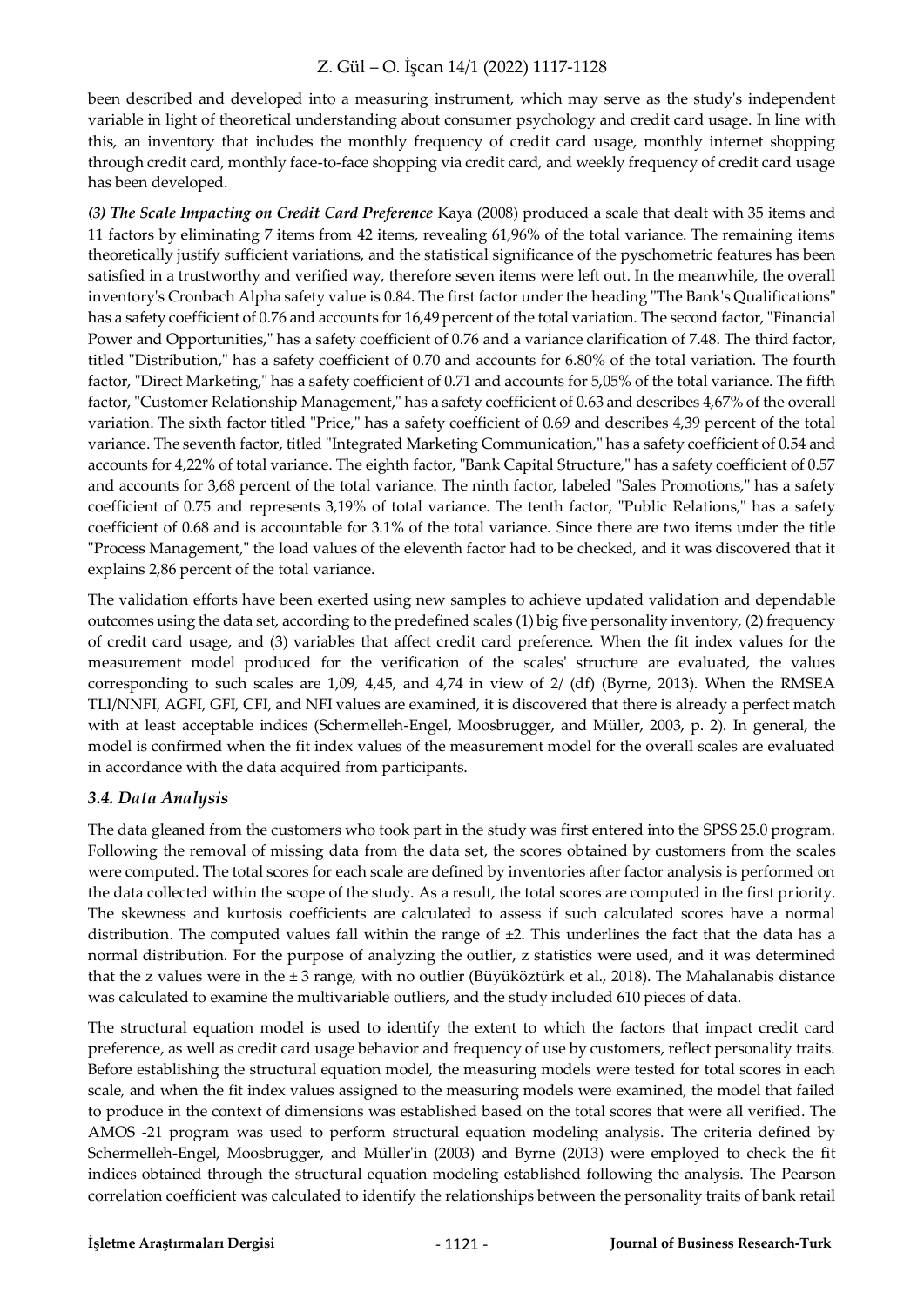customers, factors that may impact credit card preference, and the frequency of monthly credit card use. The findings were primarily tabulated or shown in figures and hence analyzed.

### **4. Findings and Discussion**

The systematic of the study's sub-objectives aims to present the findings in this section. In accordance with this, this section will proceed with the findings obtained from the credit card users who are retail customers of the participating banks' branches in the province of Ankara.

**Table 2.** Correlation Analysis Results for the Relationship between Customers' Personality Traits and Factors Affecting Credit Card Preference, as well as the Frequency of Monthly Credit Card Usage

|                                | Scale for the Factors Affecting | Big Five Inventory |  |
|--------------------------------|---------------------------------|--------------------|--|
| $N = 610$                      | the Credit Card Preference      |                    |  |
| Frequency of Monthly Credit    | $-0.63^*$                       | $-0.59*$           |  |
| Card Usage                     | ,000                            | ,000               |  |
| Frequency of Monthly Shopping  | $-0.43*$                        | $-0,36^*$          |  |
| Via Net Using Credit Card      | ,000                            | ,000               |  |
| Frequency Monthly Face-to-Face | $-0,39*$                        | $-0,38^*$          |  |
| Shopping                       | ,000                            | ,000               |  |
| Frequency of Weekly Credit     | $-0,36^*$                       | $-0,30^*$          |  |
| Card Usage                     | ,000                            | ,000               |  |

 $*p<0.05$ 

When Table 2 was examined, it was found that there was a moderately significant relationship between the scores related to the factors that impact the credit card preference of the banks' retail customers and the frequency of monthly credit card use in a negative manner, according to  $r = -0.63$ ,  $p = 0.00005$ . According to  $r =$ -0,43, p = 0.000,05, there was a moderately significant negative relationship between the scores related to the factors that impact the credit card preference of the banks' retail customers and the monthly frequency of credit card usage in online shopping. It was found out that there was close significant relationship between the scores related to the factors that impact the credit card preference of the banks' retail customers and monthly frequency of the use of credit cards in face-to-face shopping according to r=-0,39, p=,000<,05. According to r=- 0,36, p=,000,05, there is a fairly significant negative relationship between the scores related to the factors that influence the credit card preference of the banks' retail customers and the weekly frequency of credit card usage. The table illustrates that the higher the frequency of credit card spending on a monthly basis, the lower the credit card behaviors and preferences are.

According to r=-0,59, p=,000,05, there is a statistically significant negative relationship between the personality traits of the banks' retail customers and the monthly frequency of credit card usage. According to r=-0,36, p=,000,05, there is a fairly significant negative relationship between the personality traits of the banks'retail customers and the monthly frequency of the use of credit cards in online shopping. Those who use credit cards for internet purchasing use their cards far more frequently than those who do not use credit cards online. According to r=-0,38, p=,000,05, there is a very tight significantly negative relationship between the scores assigned to the personality qualities of the banks' retail customers and the monthly frequency of the use of credit cards during face-to-face shopping. According to  $r=-0.30$ ,  $p=0.000,05$ , there is a low level negatively significant relationship between the personality traits of the banks' retail customers and the weekly frequency of use of the credit cards.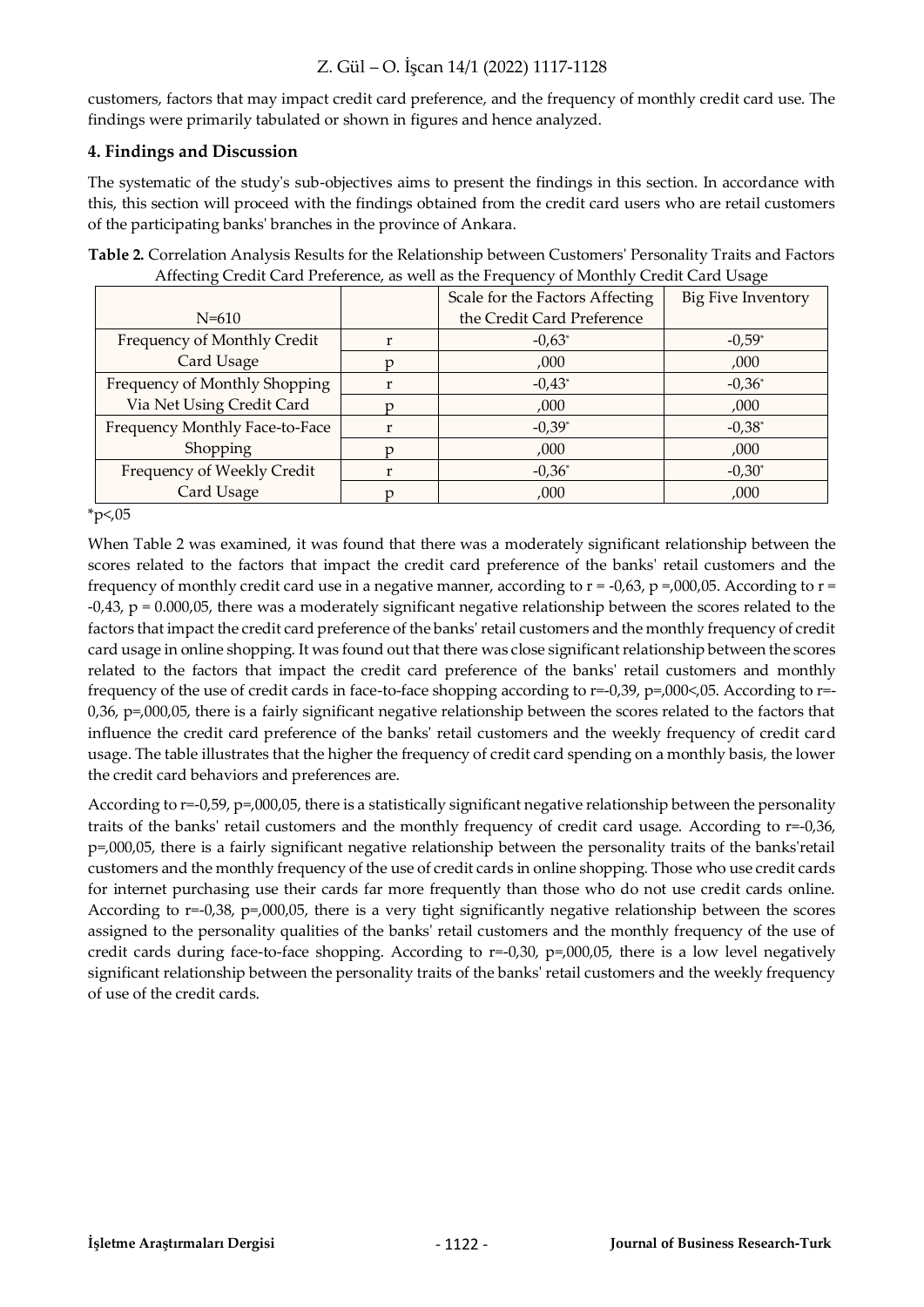

**Figure 2.** Structural Equation Model Established through the Personality Traits of the Customers, Factors Affecting the Credit Card Preference, and Monthly Frequency of the Use of the Credit Cards

| The fit index scales included in Figure 2 are shown in Table 3: |  |
|-----------------------------------------------------------------|--|
|-----------------------------------------------------------------|--|

| Fit Index       | Structural<br>Equation<br>Model | Fit<br>Criteria<br><sub>of</sub><br>Excellence | Acceptable<br>Concordance Criteria                        | Assessment |
|-----------------|---------------------------------|------------------------------------------------|-----------------------------------------------------------|------------|
| $\chi$ 2/(df)   | $503,00/(341)=$<br>4,74         | $0 \leq \chi^2 \leq 3$                         | $3 < \chi^2 \leq 5$                                       | Acceptable |
| <b>RMSEA</b>    | 0.076                           | 0≤RMSEA≤0,05                                   | 0,05 <rmsea≤0,08< td=""><td>Acceptable</td></rmsea≤0,08<> | Acceptable |
| <b>TLI/NNFI</b> | 0.95                            | $0.97 \leq TLL \leq 1.00$                      | 0,95≤TLI<0,97                                             | Acceptable |
| <b>CFI</b>      | 0.96                            | 0,97≤CFI≤1,00                                  | 0,95≤CFI<0,97                                             | Acceptable |
| <b>NFI</b>      | 0.93                            | 0,95≤NFI≤1,00                                  | 0,90≤NFI<0,95                                             | Acceptable |
| AGFI            | 0,88                            | 0,90≤AGFI≤1,00                                 | 0,85≤AGFI<0,90                                            | Acceptable |
| <b>GFI</b>      | 0,91                            | 0,95≤GFI≤1,00                                  | 0,90≤GFI<0,95                                             | Acceptable |

**Table 3.** Fit index values for structural equation model

When Table 3 is examined, referring to 2/ (df), such value is computed as 4,74, indicating that it has satisfactory concordance with the values provided in the table(Byrne, 2013). When the fit index for the Root Mean Square Error of Approximation (RMSEA) is analyzed, the value of 0,076 is acceptable. in view of fit index. When the TLI/NNFI, CFI, NFI, AGFI, and GFI values are examined, they show satisfactory fit indices (Schermelleh-Engel, Moosbrugger, and Müller, 2003, p. 2). In general, when retail customer personality traits are used as the variable component for credit card preferences, the structural equation model developed for the impacts on the monthly frequency of credit card usage seems to be validated.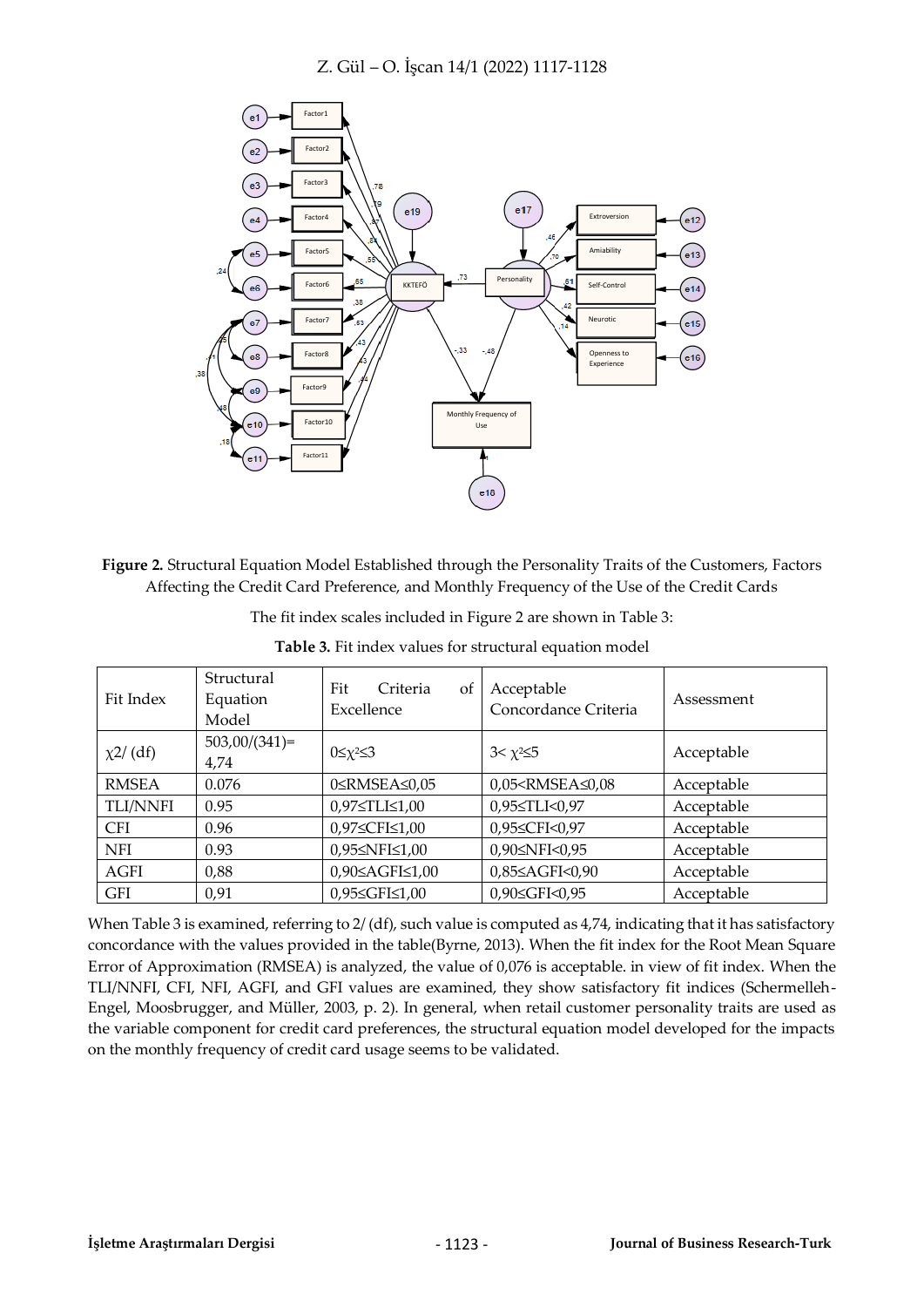**Table 4.** When the Personality Traits are used as a Variable of the Factors that may have an Impact on the Credit Card Preferences, the results showing the Direct, Indirect and Total impacts of the Monthly Frequency of the Credit Card Usage

|                                                     | Monthly Frequency of the Credit Card Usage |      |                 |      |              |      |
|-----------------------------------------------------|--------------------------------------------|------|-----------------|------|--------------|------|
|                                                     | Direct Impact                              |      | Indirect Impact |      | Total Impact |      |
|                                                     |                                            |      |                 |      |              |      |
| Big Five Inventory                                  | $-0.479*$                                  | 0,01 | $-0.238*$       | 0,01 | $-0.717*$    | 0,01 |
| Scale of Factor Affecting Credit<br>Card Preference | $-0.325*$                                  | 0,01 |                 | 0,01 | $-0,325*$    | 0,01 |

 $*_{p<,01}$ 

When Table 4 is studied, it is observed that, according to the big five inventory, the direct impact of the personality traits of the banks' retail customers on the monthly frequency of credit card usage is -0,48. It has been discovered that the higher the personality trait scores, the lower the frequency of credit card usage owing to negative influence. When customer personality traits are used as a variable for credit card preference, the indirect impact on monthly credit card usage is defined as -0,24. When the personality traits of the banks' retail customers are used as the variable for the factors that affect credit card preference, their total effect on the frequency of credit card usage on a monthly basis is determined to be -0,72. When considering the factors that influence credit card preferences as well as the personality qualities of the consumers, it is noted that the negative impacts on the monthly frequency of credit card usage tend to increase. The direct impact of the factors that impact the credit card preferences of the banks' retail customers is -0,33. The lower the frequency of monthly credit card usage, the higher the scores attributed to the factors that affect credit card preferences.

**Table 5.** Results showing the Direct Impacts of the Personality Traits of the Customers on the Factors Affecting the Credit Card Usage

|                    | Scale for the Factors Affecting Credit Card Preference |      |                 |      |  |              |      |
|--------------------|--------------------------------------------------------|------|-----------------|------|--|--------------|------|
|                    | Direct Impact                                          |      | Indirect Impact |      |  | Total Impact |      |
|                    |                                                        |      |                 |      |  |              |      |
| Big Five Inventory | $0,733*$                                               | 0,01 |                 | 0,01 |  | $0,733*$     | 0,01 |

When Table 5 is analyzed, it is discovered that the personality traits of the banks' retail customers, as measured by the big five personality inventory, have a direct impact on the factors that affect credit card preference at a rate of 0.73. Customers' personality attributes appear to have a positive impact on the factors which influence credit card preference at a high level.

### **5. Conclusion, Discussion and Suggestions**

The findings that corresponded to the study's objectives yielded the results. The obtained results are addressed in the context of theoretical and numerical data from the literature. Based on the research methodology and findings, the subject matter proceeds with recommendations for banks and researchers, especially the responsible parties in the banking industry as well as decision makers.

In general, the structural equation model established for the monthly frequency of credit card usage is confirmed when retail customers' personality attributes are used as variables for the variables that impact credit card use. The higher the scores assigned for the personality traits of the banks' retail customers, the lower the monthly credit card usage is with a negative impact, whereas the higher the scores assigned for the factors that influence credit card transactions by customers, the lower the monthly frequency of credit card usage is. Finally, it is observed that the personality traits of the customers have a high-level positive impact on the factors that have an impact on the credit card preference. The direct impact of the personality traits of the banks' retail customers, as measured by the big five personality inventory, on the monthly frequency of credit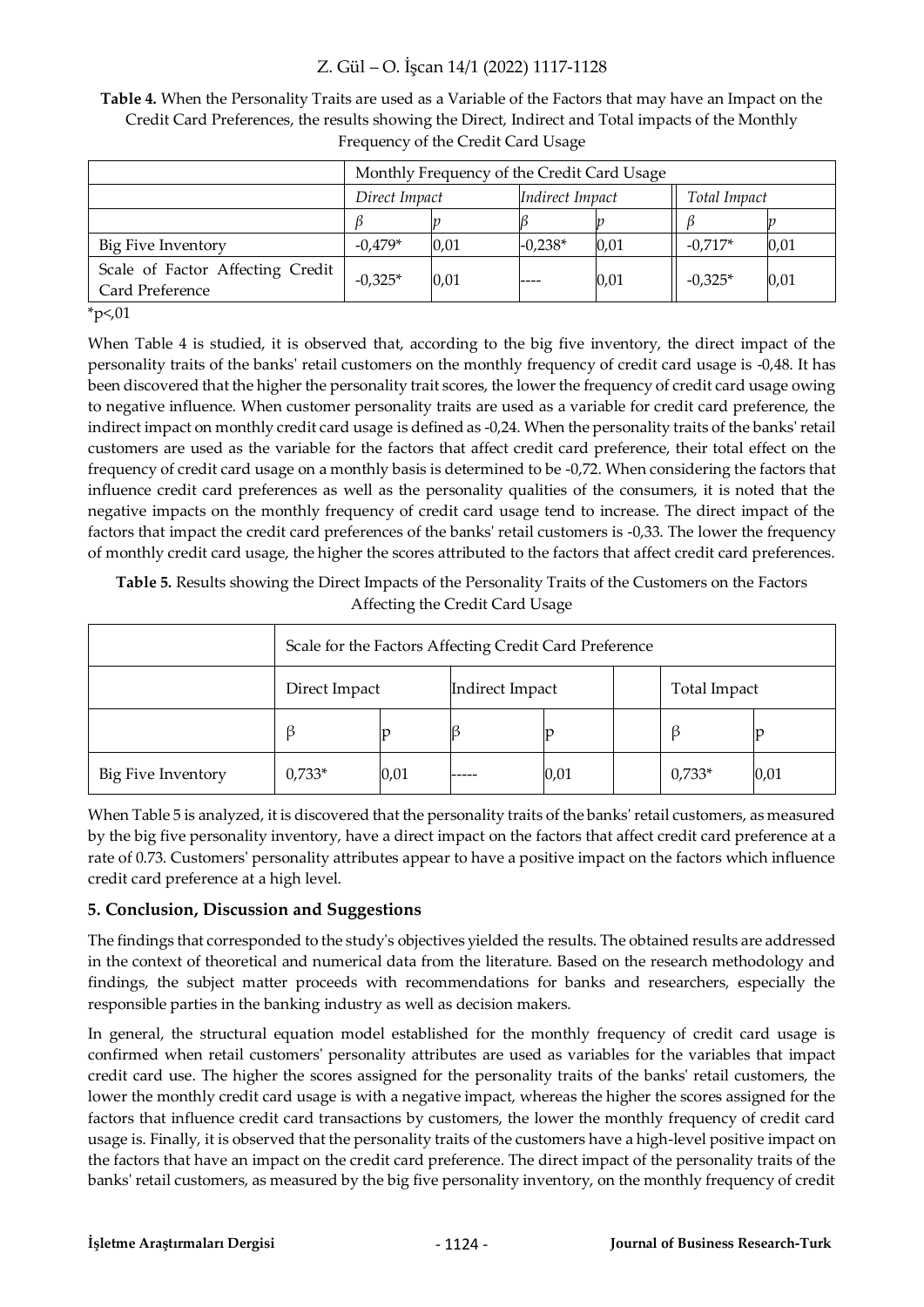card usage has been shown to be negative at a high level. In other words, the higher the scores of the personality traits, the lower the monthly frequency of credit card usage.

It was concluded that there exists a somehow negative but moderate statistical relationship between the scores of the factors impacting on the credit card preference of the banks' retail customers and the monthly frequency of their credit card usage. It was unearthed that there is a moderately close significant but negative relationship between the scale for the factors impacting the credit card preference of the banks' retail customers, monthly frequency of credit card usage during online and face-to-face shopping, and weekly frequency of credit card usage. The general conclusion from this study is that there is a moderately significant negative relationship between the personality qualities of the banks' retail customers and the monthly frequency of credit card usage. Similarly, there is a negative low-level significant relationship between the frequency of online shopping, the frequency of face-to-face shopping, and the frequency of credit card usage on a weekly basis. Based on the other results of the relationships established, it has been concluded that there is a negative lowlevel statistical relationship between the frequency of online shopping, the frequency of face-to-face shopping, and the weekly frequency of credit card usage.

When the literature is evaluated within the context of the study's variables, both theoretical and empirical investigations are identified. Prior to delving into the recommendations, a general discussion of the outcomes was held. In general, as human needs and expectations have increased and diversified, research have focused on the historical transformation of payment solutions (Yaşar, 2011). Emphasis is placed on the fact that credit cards are distinct tools used in the exchange of goods and services in lieu of cash (Akartepe, 2006). As a result, studies should focus on scrutinizing payment systems in light of their interaction with various variables and the psychology of spending money. Although it is regarded as an unanticipated or directly immeasurable variable in any study, including any occult variable such as ability, behaviour, and qualification (Özkan, 2015), we may claim that psychological aspects can be quantified indirectly. It is worth noting that technological advancements in Turkey's credit card markets offer a variety of new products and services to credit card customers through alternative channels (Köse, 2019). Fraudulent credit card transactions are another aspect of credit card usage. Carding produces billions of dollars in losses per year (Ünal, 2010; Kültür, 2017).

One study in the literature analyzed the effects of legislative rules enacted by the Banking Regulation and Supervision Agency (BRSA), which assumed control of consumer credit card bills and limited consumption beginning in 2013Before getting into the implications of legislative rules, a description of credit cards is provided, as well as information on their purposes, historical development, and evolution within the historical process in Turkey, and the institutions involved in the business. The legislative rules increasingly raised the minimum amount payable on credit cards. The maximum number of instalments. were limited to facilitate the repayments to the credit cards. To facilitate credit card repayments, the maximum number of instalments was limited. Additional restrictions were imposed on the total number of credit cards issued to each individual based on his or her income. The study scrutinizes the effects of such regulations on the rates of the legal proceedings executed on the credit cards. Multiple regression analysis was used to examine the impacts of legal regulations on the rates of judicial proceedings filed against credit cards. During the regression study, data on monthly frequencies with 96 observations from 2010:1 to 2017:12 were employed. As a result of the analysis, it was determined that the legal regulations had an effect on the rates of the judicial actions filed against the credit card holders (Köse, 2019). The results based on psychological factors of the customers included in this study are found to be consistent with both theoretical and practical literature results. (Atıcı, 1999; Demir, 1994; Demirel, 2014).The findings of this study, the Big Five Personality Inventory, and the factors influencing credit card preferences confirm that card users who use credit cards seldom have a higher average, however when the monthly frequency of credit card usage is analyzed, the average tends to decline.

Essentially, when the studies are analyzed, intricate and integrated research settings have moved to the foreground, rather than checking the overall psychology of the customers , but the future scenarios. As a result, variations such as retail customers' spending potential, monthly income, desire to spend cash, or capacity to pay cash may be advised to be performed through a model to be developed. Furthermore, because people are essentially tough to analyze, it is expected that the qualitative researches that will be conducted in order to examine the credit card usage patterns in depth would produce significant data not only for the banking system but also for the relevant governmental organizations.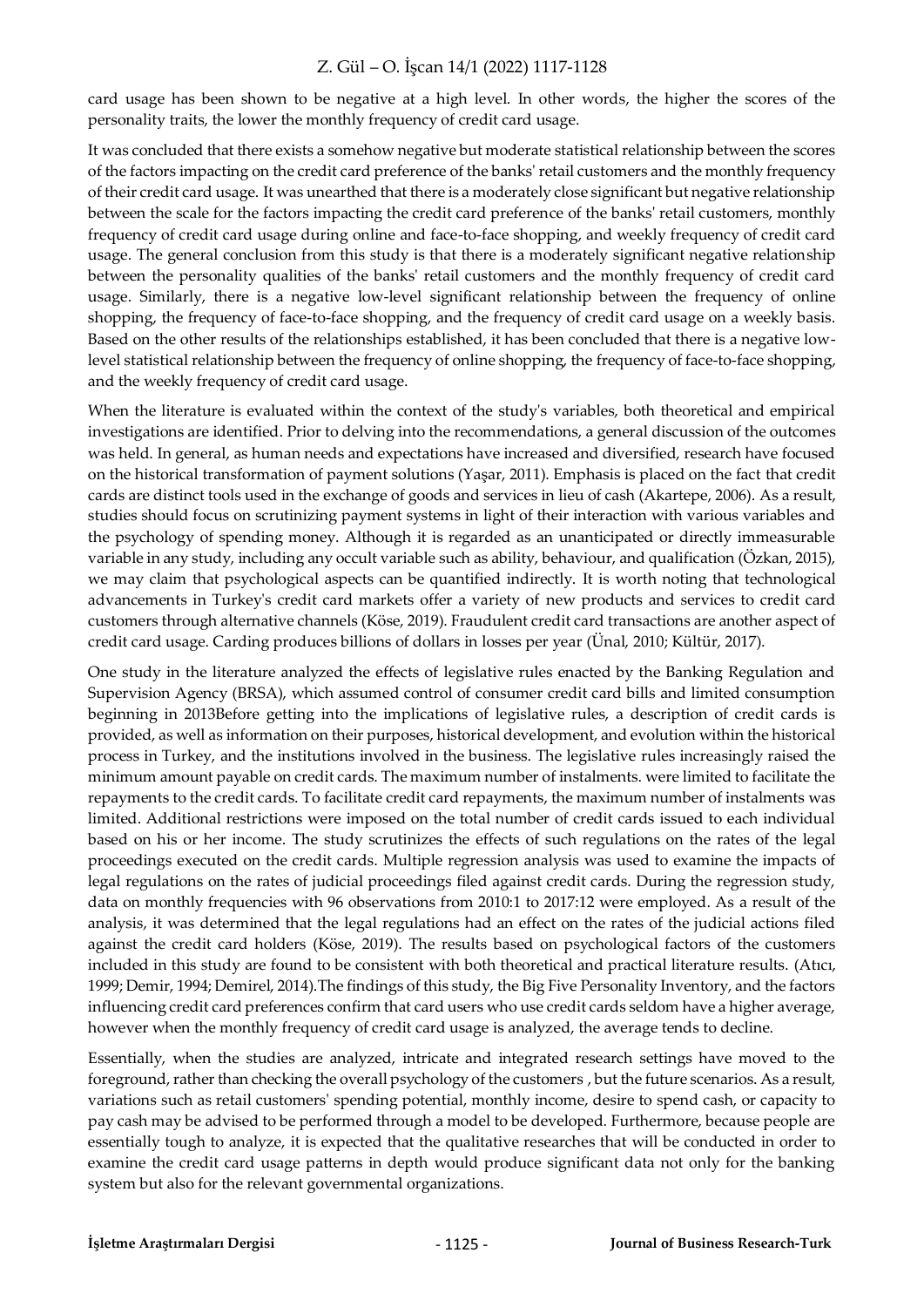When examined in terms of bank type, the findings of this study conducted within the working group that includes participation banks partially refer to a distinct customer portfolio in contrast to other public and private banks. In general, participation banks' interest-free approaches may have an influence on consumer demands and somewhat limit such requests. In this context, actions to enhance the structure of such participation banks are critical for customer protection. As a conclusion, it is possible to assert that the types of banks or apps that propagate the restricted decisions of the participation banks will integrate with the social structure of the society far beyond the psychology of the individuals.

#### **REFERENCES**

- Afşar, M. (2011). Küresel Kriz ve Türk Bankacılık Sektörüne Yansımaları. *Eskişehir Osmangazi Üniversitesi İktisadi ve İdari Bilimler Dergisi*, *6*(2), 143-171.
- Akartepe, G. (2006). *Hizmet pazarlamasında kredi kartı pazarlama süreci, kredi kartı kullanıcılarına yönelik araştırma*. (Yüksek Lisans Tezi). Gazi Üniversitesi, Sosyal Bilimler Enstitüsü, Ankara.
- Apak, S. (2006). 2006 Yılı Başında Türk Bankacılık Sektörü, *Muhasebe ve Finansman Dergisi*, *31*, 25-32.
- Apple, T. (2011). *The big five personality traits and foreign language speaking confidence among japanese efl students*. (Doctoral Dissertation). Temple University, Pennsylvania.
- Atıcı, H. (1999). *Kredi kartı sahipliğini etkileyen faktörlerin ekonometrik modellerle tespit edilmesi ve bir uygulama örneği.* (Yüksek Lisans Tezi). Gazi Üniversitesi, Sosyal Bilimler Enstitüsü. Ankara.
- Aykent, İ. (1970). *Planlı Kalkınma Döneminde Türk Bankacılığı.* Ankara: Ege Matbaası.
- Baydemir, M. (2004). *Her Yönüyle Kredi Kartları.* İstanbul: Ohan Matbaacılık.
- Bellamy, E. (1888). *Looking Backward 2000-1887*, Boston: Ticknor & Co
- Büyüköztürk, Ş., Kılıç Çakmak, E., Akgün, Ö. E., Karadeniz, Ş. ve Demirel, F. (2018). *Bilimsel Araştırma Yöntemleri*, Ankara: Pegem Yayıncılık.
- Byrne, B. M. (2013). *Structural equation modeling with LISREL, PRELIS, and SIMPLIS: Basic concepts, applications, and programming*. Psychology Press.
- Camgöz, S. M. (2009). *Kişilik Özellikleri ile Finansal Performans Arasındaki İlişkiler: A Tipi Yatırım Fonu Yöneticileri Üzerinde Bir Değerlendirme.* (Doktora Tezi). Hacettepe Üniversitesi, Sosyal Bilimler Enstitüsü, Ankara.
- Çırpan, B. (2000). *Kredi Kartları*. İstanbul: Ceren Yayınevi.
- Çoroğlu, C. (2015). *Türkiye'de Kredi Kartı Uygulaması.* Finansal Araştırmalar ve Çalışmalar Dergisi.
- Costa, P. T. and McCrae, R. R. (1980). Influence of extraversion and neuroticism on subjective well-being: Happy and unhappy people. *Journal of Personality and Social Psychology*, 38, 668-678.
- Cüceloğlu, D. (2000). *İnsan ve Davranışı* (10. Baskı). İstanbul: Remzi.
- Demir, D. (1994). *Banka kredi kartı hizmetlerinin üye işyerleri ve kart hamilleri açısından değerlendirilmesi*, (Yüksek Lisans Tezi). Karadeniz Teknik Üniversitesi, Sosyal Bilimler Enstitüsü, Trabzon.
- Demirel, O. (2014). *Türkiye'de bankacılık sektöründe pazar gücü araştırması*. (Doktora Tezi). Süleyman Demirel Üniversitesi, Sosyal Bilimler Enstitüsü, Ankara.
- Erdoğan, İ. (1994). *İşletmelerde Davranış*, İstanbul: Beta.
- Eren, E. (2004). *Örgütsel Davranış ve Yönetim Psikolojisi*. İstanbul: Beta Basım.
- Erkuş, A. (2013). *Davranış bilimleri için bilimsel araştırma süreci*. Ankara: Seçkin.
- Eysenck, H. (1953). *The Structure of Human Personality*, London: Methuen and Co.
- Ferguson, N. (2008). *The Ascent of Money*. NY: The Penguin.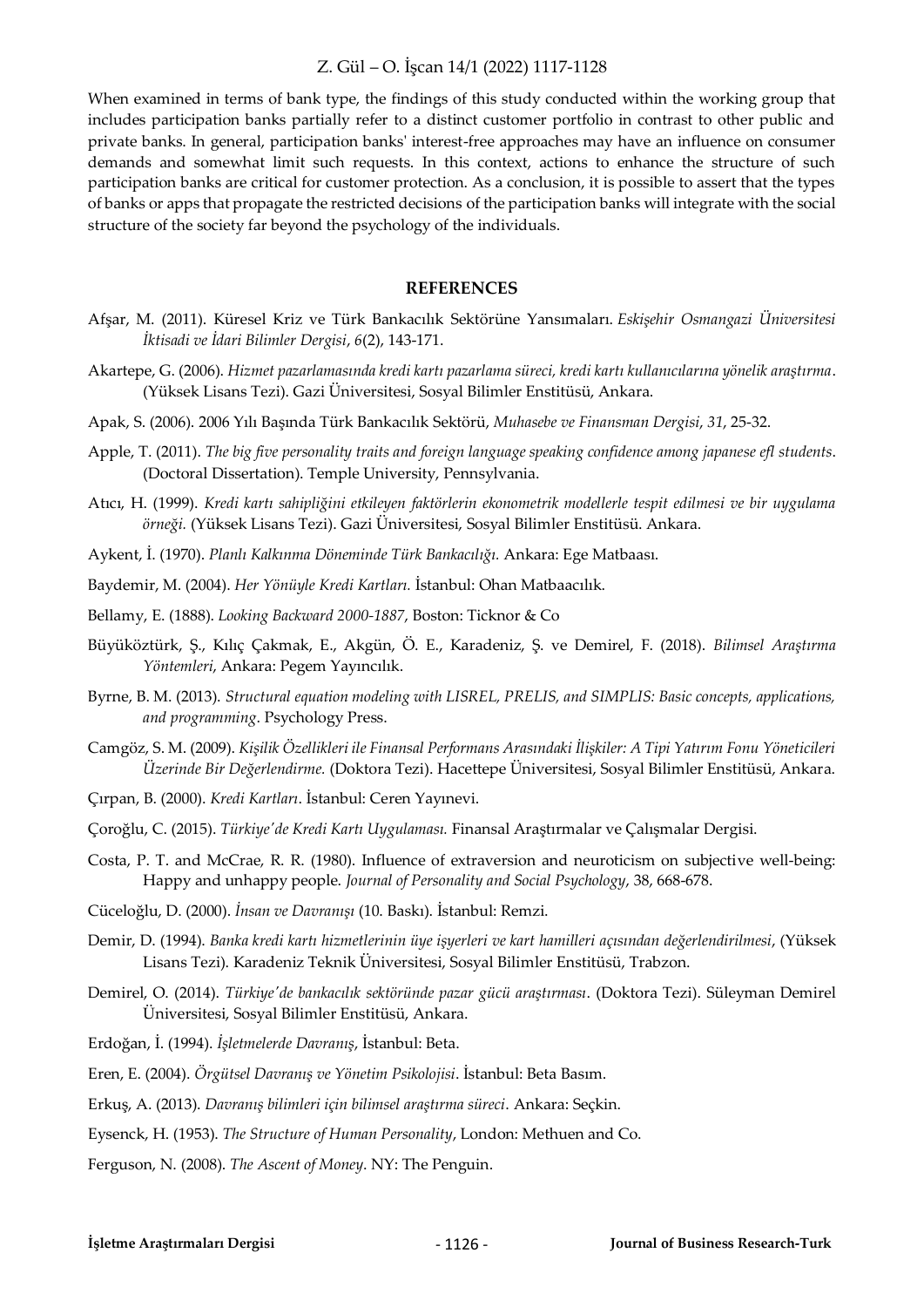- Fraenkel, J., Wallen, N. and Hyun, H. (2012). *How to Design and Evaluate Research in Education* (8th edt.). New York: McGram-Hill Companies.
- Horzum, M. B., Ayas, T. ve Padır, M. A. (2017). Beş Faktör Kişilik Ölçeğinin Türk Kültürüne Uyarlanması. *Sakarya University Journal of Education, 7*(2), 398-408.
- Kaya, F. (2008). *Kredi kartları ve bireysel müşterilerin kredi kartı tercihine etki eden faktörlerin belirlenmesi üzerine bir araştırma*. (Doktora Tezi). https://tez.yok.gov.tr/UlusalTezMerkezi/ sayfasından erişilmiştir.
- Kaya, F. (2009). *Kredi Kartlarının Sınıflandırılması.* Türkiye'de Kredi Kartı Uygulaması, İstanbul.
- Kızılot, Ş., Kılıç, C. ve Tokatlıoğlu, İ. (2014). *Kartlı ödemelerin ekonomik faydaları.* İstanbul Bilgi Üniversitesi, İstanbul.
- Köse, E. (2019). *Kredi kartlarında yapılan yasal düzenlemelerin kanuni takibe dönüşüm oranları üzerine etkisi: Bankacılık sektörü üzerine bir uygulama*. (Doktora Tezi). İstanbul Okan Üniversitesi, Sosyal Bilimler Enstitüsü, İstanbul.
- Kültür, Y. (2017). *Kredi kartı sahtekârlıklarının tespiti için yeni model önerileri*. (Doktora Tezi). Boğaziçi Üniversitesi, Fen Bilimleri Enstitüsü, İstanbul.
- Lazarus, R. S. (1963). *Personality, Foundations of Modern Psychology Series*, New Jersey: Prentice-Hall INC.
- Michael, G. (1994). *Business Dictionary*. London: The Penguin Books.
- Öçal, T. and Çolak, Ö. F. (1988). *Para-Banka*. Ankara: İmge Kitabevi.
- Oğuz, Y. (2007). *Okul müdürlerinin demografik değişkenler ve kişilik özellikleri ile çatışma yönetimi stili tercihleri arasındaki farklılıklar ve ilişkiler*. (Yüksek Lisans Tezi). Yıldız Teknik Üniversitesi, Sosyal Bilimler Enstitüsü, İstanbul.
- Özcan, H. M. (2019). *Kişilik özellikleri ile sanal kaytarma davranışı arasındaki ilişkide gelişmeleri kaçırma korkusunun (GKK) rolü*. (Doktora Tezi). Osmangazi Üniversitesi, Sosyal Bilimler Enstitüsü, Eskişehir.
- Özkan, B. (2015). *Kredi kartı kullanım alışkanlıkları üzerine gizli sınıf analizi.* (Yüksek Lisans Tezi). Yıldız Teknik Üniversitesi, Fen Bilimleri Enstitüsü, İstanbul.
- Rammstedt, B., and John, O. P. (2007). Measuring personality in one minute or less: A 10-item short version of the Big Five Inventory in English and German. *Journal of research in Personality*, *41*(1), 203-212.
- Schermelleh-Engel, K., Moosbrugger, H. and Müller, H. (2003). Evaluating the fit of structural equation models: Tests of significance and descriptive goodness-of-fit measures. *Methods of psychological research online*, *8*(2), 23-74.
- Sümer, G. and Onan, F. (2016). Dünyada Faizsiz Bankacılığın Doğuşu, Türkiye'deki Katılım Bankacılığının Gelişme Süreci ve Konvansiyonel Bankacılıktan Farkları. *İktisadi ve İdari Bilimler Fakültesi Dergisi, 17*(3), 296-313.
- Tabak, H. (2019). Türk eğitim sisteminde eğitimde fırsat eşitliğine kuramsal bakış: roller ve sorumluluklar. *Türk Eğitim Bilimleri Dergisi*, *17*(2), 370-393.
- Teoman, Ö. (1996). *Hukuki Yönden Kredi Kartı Uygulaması*, İstanbul: Beta Yayınları.
- Torlak, Ö. (2002). Kredi Kartı Kullanımının Satınalma Alışkanlıklarına Etkileri Üzerine Eskişehir'de Bir Araştırma*. Yönetim/İstanbul Üniversitesi İşletme Fakültesi İşletme İktisadı Enstitüsü Dergisi*, *13*(41), 67-78.
- Trinh, H. N., Tran, H. H., and Vuong, D.H.Q. (2020) *Determinants of consumers' intention to use credit card: a perspective of multifaceted perceived risk* https://emerald.com/ insight/2615-9821.htm *Banking University of Ho Chi Minh City, Vietnam, Consumers' intention to use credit card 105*
- Ünal, M. A. (2010). *POS cihazı ve kredi kartı kullanımının ticari yaşamdaki yeri ve önemi*. (Yüksek Lisans Tezi). Haliç Üniversitesi, Sosyal Bilimler Enstitüsü, İstanbul.
- Yaşar, H. (2011). *Kredi kartlarının seçilmiş iktisadi değişkenler ile ilişkisinin ekonometrik analizi: Türkiye uygulaması*. (Yüksek Lisans Tezi). Dumlupınar Üniversitesi, Sosyal Bilimler Enstitüsü, Kütahya.